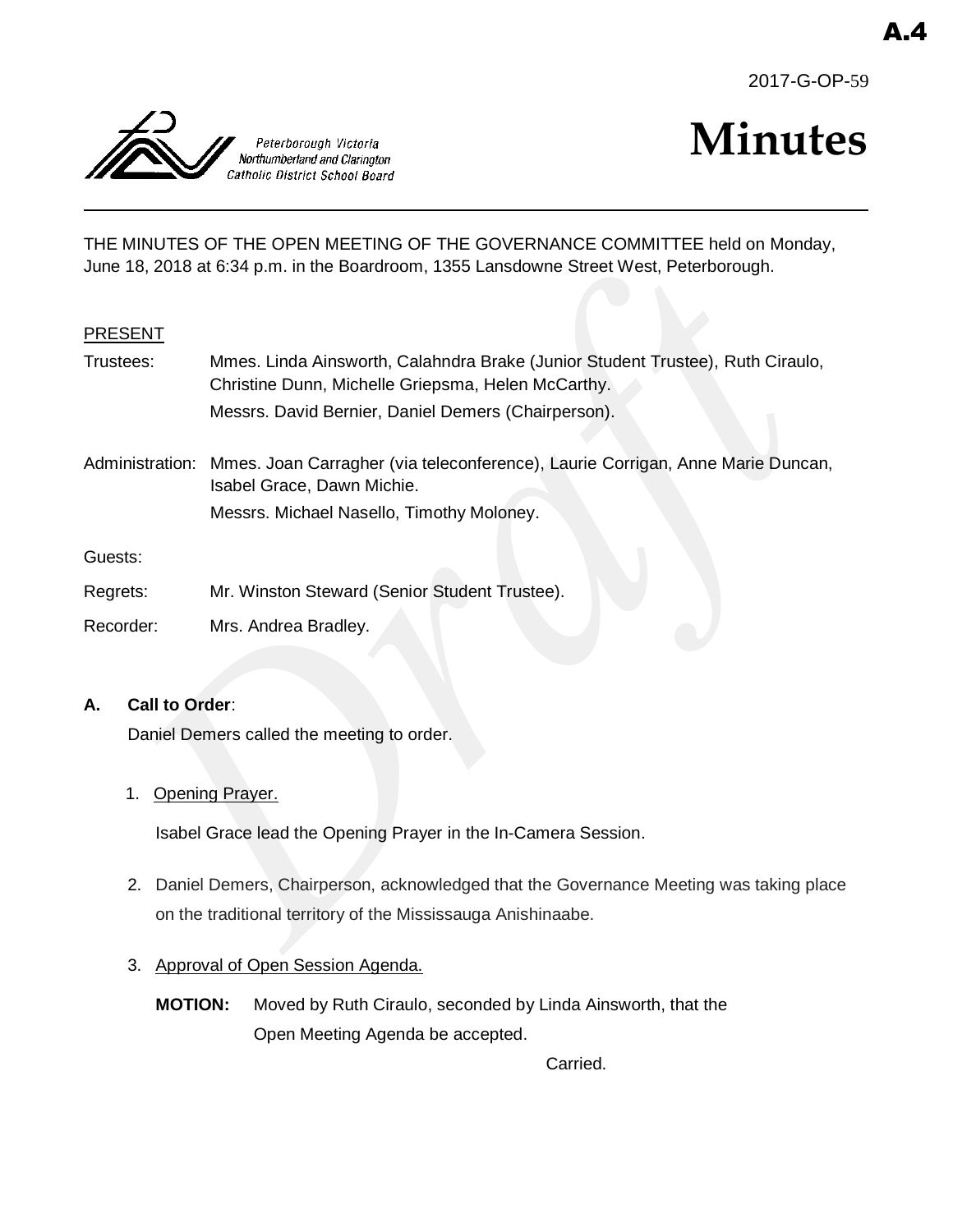- 4. Declarations of Conflicts of Interest.
- 5. Approval of the Minutes of the Governance Committee Open Session held on May 14, 2018.
	- **MOTION:** Moved by Christine Dunn, seconded by David Bernier, that the Minutes of the Governance Committee – Open Session, held on May 14, 2018, be approved. Carried.
- 6. Business Arising from the Minutes.

#### **B. Recommended Actions/Presentations:**

- 1. 2018-2019 Draft Budget Information. Isabel Grace, Superintendent of Business and Finance, presented the 2018-2019 Draft Budget Information Report to the Governance Committee and answered questions.
	- **MOTION:** Moved by Linda Ainsworth, seconded by Helen McCarthy, that the Governance Committee recommend to the Board that the 2018-2019 Operating Expenses Budget, in the amount of \$196,938,445 be approved as presented. Carried.

*Michael Nasello, Director of Education, thanked Isabel and her staff for all their work on the 2018-2019 Budget.*

#### **C. Information Items:**

1. Traffic congestion around school properties.

Isabel Grace, Superintendent of Business and Finance, presented a report to the Governance Committee. The report provided information about traffic congestion around school properties, practices implemented by principals and current initiatives to improve vehicular behaviour around school sites.